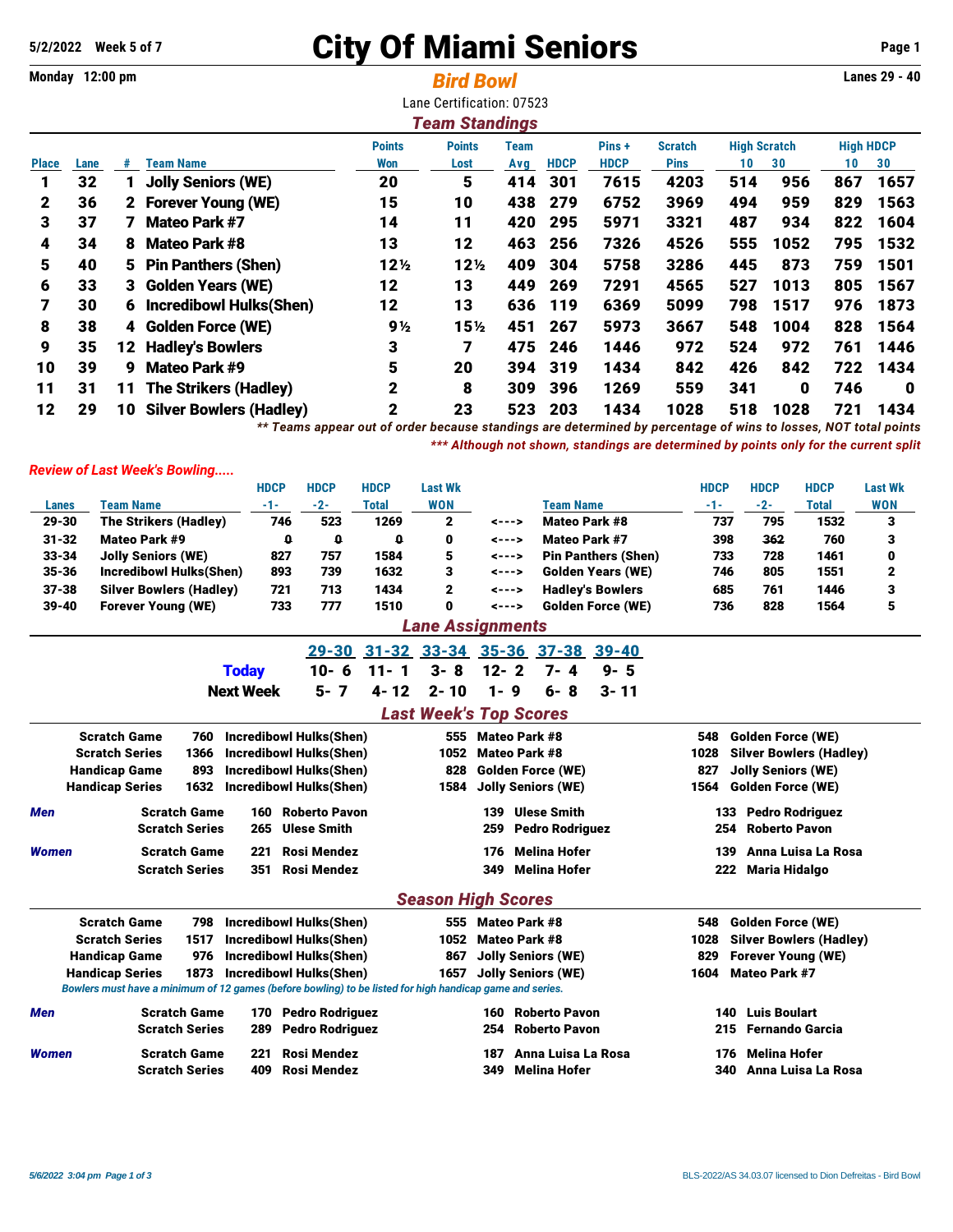| Week 5 of 7<br>5/2/2022      |                                                |                 |             | <b>City Of Miami Seniors</b> |             |                 |                |            |          |              | Page 2                                                      |
|------------------------------|------------------------------------------------|-----------------|-------------|------------------------------|-------------|-----------------|----------------|------------|----------|--------------|-------------------------------------------------------------|
|                              |                                                |                 |             | <b>Team Rosters</b>          |             |                 |                |            |          |              |                                                             |
| <b>Bowling</b>               |                                                |                 |             |                              |             | <b>To Raise</b> | <b>To Drop</b> |            |          |              | <b>HDCP</b>                                                 |
| ID#<br><b>Hand</b>           | <b>Name</b>                                    | <b>Avg HDCP</b> |             | <b>Pins Gms</b>              |             | $Avg +1$        | $Avg -1$       | $-1 - 1$   | $-2-$    | <b>Total</b> | <b>Total</b>                                                |
| 1 - Jolly Seniors (WE)       |                                                |                 |             |                              |             |                 |                |            |          |              |                                                             |
| 1                            | <b>Magalis Esposito</b>                        | 84              | 59          | 843                          | 10          | 177             | 164            | 112        | 88       | 200          | 326                                                         |
| $\mathbf 2$                  | <b>Xiomara Gil</b>                             | 80              | 63          | 805                          | 10          | 167             | 154            | 90         | 101      | 191          | 323                                                         |
| 3<br>4                       | <b>Nieves Guerra</b><br><b>Fernando Garcia</b> | 84<br>84        | 59<br>59    | 845<br>848                   | 10<br>10    | 175<br>172      | 162<br>159     | 101<br>126 | 82<br>89 | 183<br>215   | 305<br>341                                                  |
| 5                            | <b>Miriam Fonseca</b>                          | 82              | 61          | 662                          |             | 168             |                | 84         | 83       | 167          | 289                                                         |
| 2 - Forever Young (WE)       |                                                |                 |             |                              | 8           |                 | 157            |            |          |              |                                                             |
| 6                            | <b>Ruth Mendez</b>                             | 85              | 58          | 771                          | 9           | 175             | 163            | 71         | 135      | 206          | 332                                                         |
| 7                            | <b>Maria Hidalgo</b>                           | 102             | 43          | 921                          | 9           | 212             | 200            | 109        | 113      | 222          | 312                                                         |
| 8                            | <b>Miguel Santana</b>                          | 83              | 60          | 755                          | 9           | 169             | 157            | 94         | 70       | 164          | 282                                                         |
| 9                            | <b>Mayra Estevez</b>                           | 92              | 52          | 836                          | 9           | 187             | 175            | 82         | 97       | 179          | 281                                                         |
| 10                           | <b>Magalis Del Rio</b>                         | 76              | 66          | 686                          | 9           | 161             | 149            | 91         | 76       | 167          | 303                                                         |
| 3 - Golden Years (WE)        |                                                |                 |             |                              |             |                 |                |            |          |              |                                                             |
| 11                           | <b>Edmundo Hernandez</b>                       | 95              | 49          | 954                          | 10          | 198             | 185            | 99         | 111      | 210          | 312                                                         |
| 12                           | <b>Carmen Alvarez</b>                          | 93              | 51          | 934                          | 10          | 194             | 181            | 80         | 125      | 205          | 311                                                         |
| 13                           | <b>Blanca Acosta</b>                           | 74              | 68          | 745                          | 10          | 155             | 142            | 86         | 97       | 183          | 327                                                         |
| 14                           | <b>Maria Victoria</b>                          | 90              | 54          | 727                          | 8           | 183             | 172            | 104        | 105      | 209          | 323                                                         |
| 15                           | <b>Miriam Leon</b>                             | 97              | 47          | 584                          | 6           | 200             | 191            | 99         | 89       | 188          | 278                                                         |
| 58                           | <b>Clara Berejo</b>                            | 110             | 36          | 221                          | $\mathbf 2$ | 223             | 218            |            |          | 0            | $\mathbf 0$                                                 |
| 4 - Golden Force (WE)        |                                                |                 |             |                              |             |                 |                |            |          |              |                                                             |
| 16                           | <b>Eneida Lima</b>                             | 84              | 59          | 676                          | 8           | 174             | 163            | 87         | 125      | 212          | 342                                                         |
| 17                           | <b>Gilberto Luis</b>                           | 93              | 51          | 745                          | 8           | 195             | 184            | 95         | 116      | 211          | 319                                                         |
| 18                           | <b>Gladis Caballero</b>                        | 95              | 49          | 951                          | 10          | 201             | 188            | 90         | 107      | 197          | 297                                                         |
| 19                           | Susana Baluja                                  | 88              | 55          | 882                          | 10          | 186             | 173            | 95         | 99       | 194          | 308                                                         |
| 20                           | <b>Emma Gomez</b>                              | 91              | 53          | 549                          | 6           | 187             | 178            | 89         | 101      | 190          | 298                                                         |
| 5 - Pin Panthers (Shen)      |                                                |                 |             |                              |             |                 |                |            |          |              |                                                             |
| 21                           | <b>Jacinto Rodriguez</b>                       | 88              | 55          | 708                          | 8           | 182             | 171            | 86         | 77       | 163          | 271                                                         |
| 22                           | <b>Raul Medina</b>                             | 84              | 59          | 676                          | 8           | 174             | 163            | 74         | 97       | 171          | 289                                                         |
| 23                           | <b>Raul Sardinas</b>                           | 86              | 57          | 690                          | 8           | 180             | 169            | 121        | 86       | 207          | 333                                                         |
| 24                           | <b>Maria Teresa Perez</b>                      | 69              | 72          | 553                          | 8           | 147             | 136            | 73         | 84       | 157          | 307                                                         |
| 25                           | <b>Maite Fernandez</b>                         | 82              | 61          | 659                          | 8           | 171             | 160            | 70         | 75       | 145          | 261                                                         |
| 6 - Incredibowl Hulks(Shen)  |                                                |                 |             |                              |             |                 |                |            |          |              |                                                             |
| 26                           | <b>Anna Luisa La Rosa</b>                      | 119             | 27          | 956                          | 8           | 244             | 233            | 139        | 77       | 216          | 264                                                         |
| 27                           | <b>Melina Hofer</b>                            | 140             | 9           | 1120                         | 8           | 290             | 279            | 176        | 173      | 349          | 387                                                         |
| 28                           | <b>Maggie Rodriguez</b>                        | 78              | 64          | 626                          | 8           | 164             | 153            | 98         | 93       | 191          | 331                                                         |
| 29                           | <b>Pedro Rodriguez</b>                         | 128             | 19          | 1025                         | 8           | 265             | 254            | 126        | 133      | 259          | 299                                                         |
| 30                           | <b>Rosi Mendez</b>                             | 171             | $\mathbf 0$ | 1372                         | 8           | 348             | 337            | 221        | 130      | 351          | 351                                                         |
| 31                           | <b>Rey Falcon</b>                              | 100             | 45          | 0                            | 0           |                 |                |            |          | 0            | $\mathbf 0$                                                 |
| 7 - Mateo Park #7            |                                                |                 |             |                              |             |                 |                |            |          |              |                                                             |
| 33                           | <b>Teresa Rossell</b>                          | 44              | 95          | 401                          | 9           | 94              | 82             | 22         | 51       | 73           | 259                                                         |
| 34                           | <b>Linda Bennett</b>                           | 80              | 63          | 723                          | 9           | 168             | 156            | 109        | 61       | 170          | 296                                                         |
| 35                           | <b>Robin Betancourt</b>                        | 86              | 57          | 430                          | 5           | 179             | 171            |            |          | 0            | $\mathbf 0$                                                 |
| 36                           | <b>Shaira Cabrera</b>                          | 117             | 29          | 351                          | 3           | 239             | 233            |            |          | 0            | $\mathbf 0$                                                 |
| 59                           | <b>Isabel Luna</b>                             | 93              | 51          | 469                          | 5           | 189             | 181            | 76         | 59       | 135          | 205                                                         |
| 54                           | <b>VACANT</b>                                  | 100             | 45          | 0                            | 0           |                 |                |            |          | 0            | $\mathbf 0$                                                 |
| 8 - Mateo Park #8<br>37      | <b>Teresa Veluza</b>                           | 73              | 69          | 294                          | 4           | 150             | 143            |            |          | 0            | $\mathbf 0$                                                 |
| 39                           | <b>Luis Boulart</b>                            | 99              | 45          | 796                          | 8           | 204             | 193            | 126        | 87       | 213          |                                                             |
| 38                           |                                                | 102             | 43          | 1022                         |             | 214             | 201            | 103        | 95       | 198          | 307<br>282                                                  |
| 40                           | <b>Ilvia Larragan</b><br><b>Roberto Pavon</b>  | 109             | 36          | 1096                         | 10<br>10    | 224             | 211            | 94         | 160      | 254          | 334                                                         |
| 41                           | <b>Isabel Pavon</b>                            | 80              | 63          | 800                          | 10          | 172             | 159            | 74         | 113      | 187          | 319                                                         |
| 52                           | <b>VACANT</b>                                  | 100             | 45          | 0                            | 0           |                 |                | v100 v100  |          | 200          | 290                                                         |
| 5/6/2022 3:04 pm Page 2 of 3 |                                                |                 |             |                              |             |                 |                |            |          |              | BLS-2022/AS 34.03.07 licensed to Dion Defreitas - Bird Bowl |